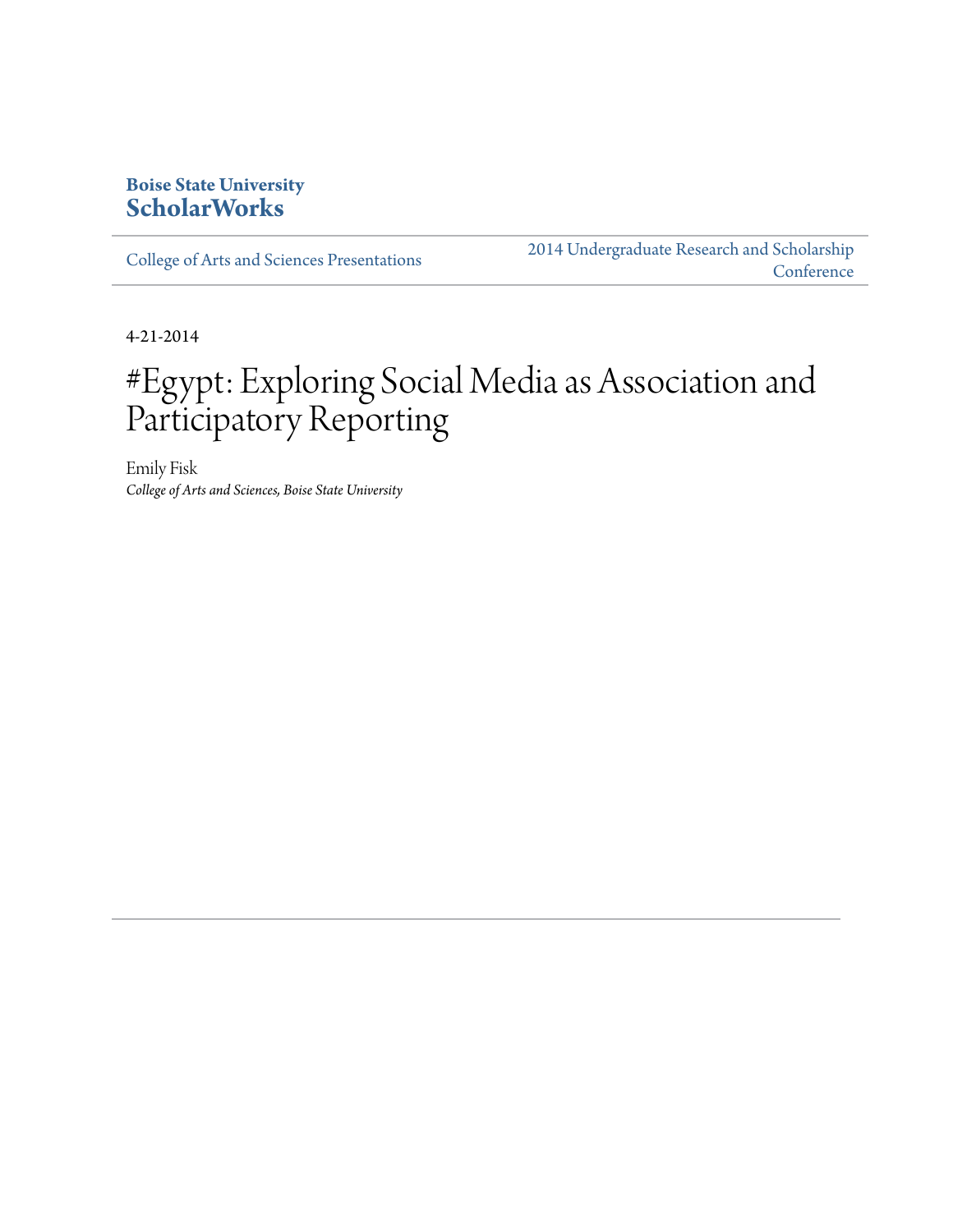#Egypt: Exploring Social Media as Association and Participatory Reporting

# **Introduction**

In 2011, the world watched as Arab peoples protested long-seated governments and longaccepted practices through a region-wide movement known as the Arab Spring. Egypt was one of the fronts in this unrest, and captivated the world's attention with its young, tech-savvy, driven group of activists and their fervor for change. Twitter and other social media sites were inundated with news and inspirational messages of support, such as the widely retweeted message, "RT @paulocoelho: To the people in Tahrir Square: We are all Egyptians today/Hoje ns somos todos egpcios" (Choudhary 77). One central question that emerged during and after these historic events is still being debated: what role did social media play in this uprising?

The movement has been given many names: the Revolution of Free Media, the Revolution of Citizen Media, the Social Media Revolution, the Twitter Revolution, Revolution 2.0—these and many more monikers all refer to the same 2011 Egyptian uprising (Mansour 136). These labels point to a tendency to characterize the Arab Spring uprisings *in terms of* social media, defining the events of an historic political movement by the tools that were used to organize and discuss it. Yusri Hazran warns, "One of the difficulties a historian faces is addressing events as they unfold and before they have crystallized" (116). How can we characterize these events before the dust has settled, and without overstating the role social media played in the Arab Spring? If scholars are to explore such political history in the making, the role of social media must be addressed.

I argue that defining social media as a *communication technology* with *low barriers to participation* can help both scholars and citizens determine how social media use was involved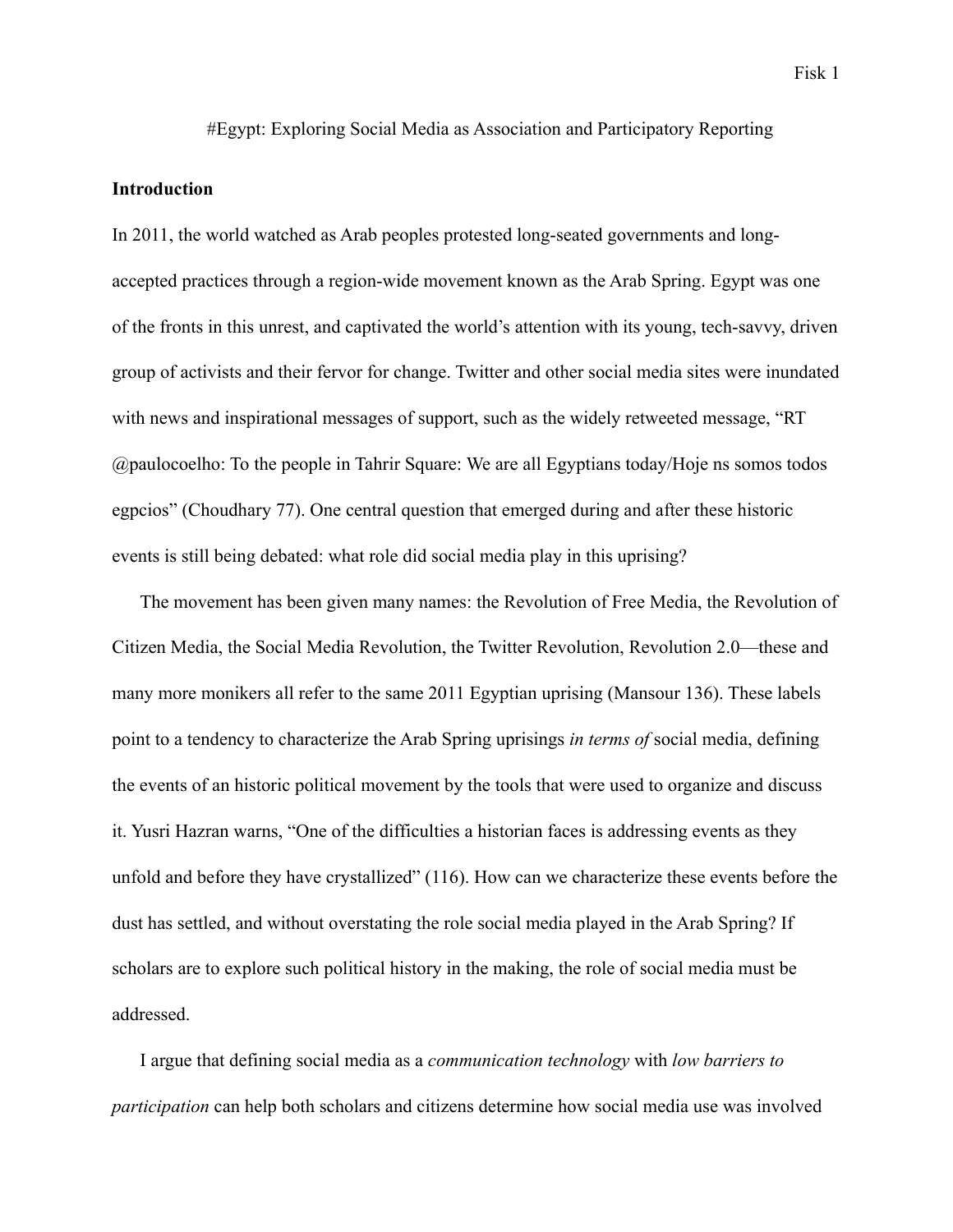in the Egyptian revolution. Defining social media this way allows us to draw historical parallels to the ever-changing world of social protest. This is not the first time medium has served as contributory in a social movement. Looking as far back as the mid-1400s, Johannes Gutenberg's printing press was a similarly new communication technology, lowering the barriers of participating in discussions previously difficult to join. The printing press made the skill of literacy more widely accessible, helped build wider-reaching communities of scientists and scholars, and facilitated the treatises of previously less privileged classes. Luther's *95 Theses*  exemplified the *kairos* of this new technology: his message of social rebellion was timely, and spread through a medium that perhaps helped increase social equality. Was the Protestant Reformation *caused* by Gutenberg's press? Clay Shirky writes,

> Two things are true about the remaking of the European intellectual landscape during the Protestant Reformation: first, it was not caused by the invention of movable type, and second, it was possible only after the invention of movable type. . . Holding these two thoughts in your head the same time is essential to understanding any social change driven by a new technological capability (67).

This exemplifies the most realistic way to view the power of our very own millennial printing press, social media. Twitter and Facebook may not be causing revolutions and toppling power structures, but they may be facilitating social and political revolutions by offering lower barriers to participation in social meaning-making. It is impossible to realistically analyze events like the Egyptian revolution apart from the communication technologies used. Like the printing press, the power of social media is not bound up solely in its ability to transmit information widely and quickly, but rather in its participatory affordances, allowing publics to create and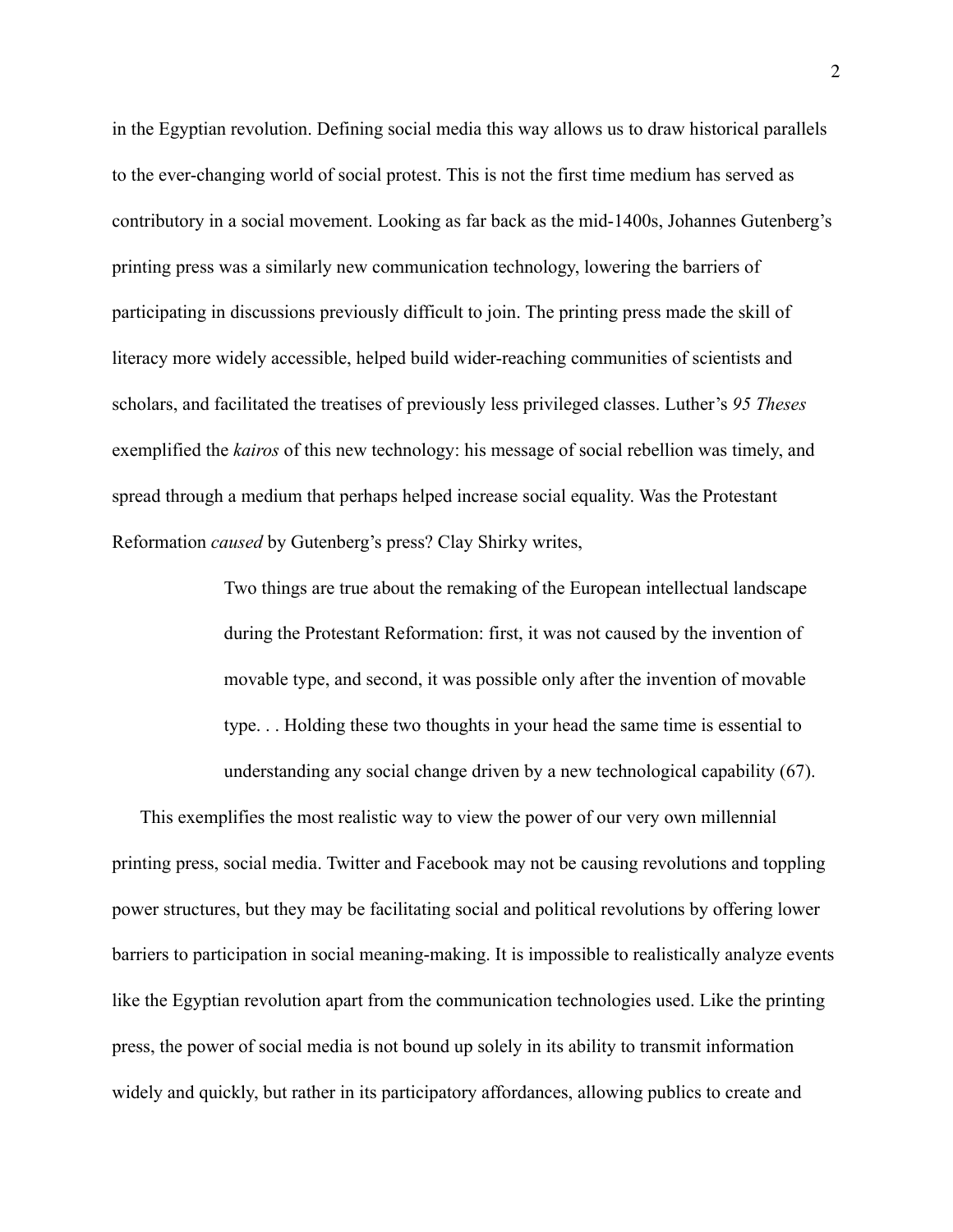define cultural movements together. As L. Gordon Crovitz wrote in the *Wall Street Journal*, "Revolutions have always been social and involved media." Social media may seem startlingly novel, but it's simply a new part of a very old tradition.

I will focus specifically on how social media can facilitate two important actions of successful protest: *association* and *participatory reporting*. In hopes of moving the conversation on social media and political movements forward, I propose and analyze these two ways of characterizing social media's hand in the Egyptian revolution. I argue that, in part through utilizing the social media tools available to them, Egyptian citizens created a shared political consciousness and built a networked public poised to enact meaningful change.

In the spirit of John Dewey, Asen and Brouwer explain this process, saying, "The public [is] an ephemeral phenomenon built through *collective perception*" (Asen et al 1, emphasis added). This collective perception is created socially and over time, resulting in a networked public. Social media served as a tool in the hands of Egyptian activists to build this networked public, through affordances I will be discussing here. Social media allows for association and participatory reporting in new ways. These actions were possible before, but were less accessible and slower via more traditional communication technologies. These two actions are made more accessible through affordances of social media, and are perhaps the most powerful aspects of protest made more available through social media.

Although previous works on social media and the Egyptian revolution have addressed participatory reporting, few have emphasized the building of the public that is crucial to any sort of significant change. I use the term *association* to refer to this vital process of networking, and then address the ways in which participatory reporting played a supporting role in the revolution.

Fisk 3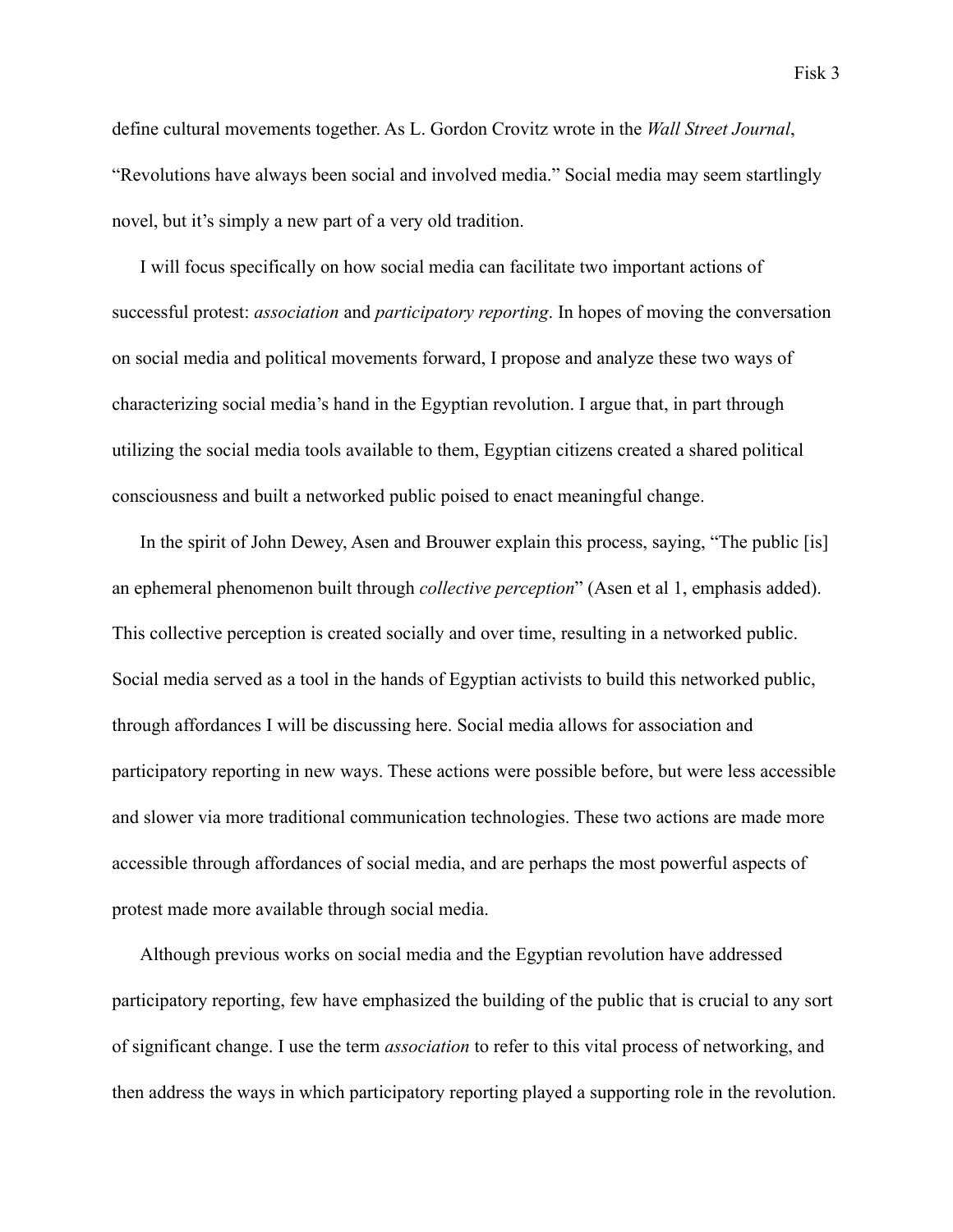Addressing the Egyptian revolution in this way allows the conversation to move beyond neatly divided debates about social media, and instead forward to answer questions about social change and the nature of protest.

## **Literature Review**

A central tension runs through the research done on social media, debating the varying level of influence social media had on the Arab Spring and other political movements. Malcolm Gladwell argues persuasively in the *New Yorker* that popular media overestimates Twitter and Facebook's power in political activism, citing an "outsized enthusiasm for social media" (3). Through highlighting the sacrifices of safety and comfort made by activists of the past—specifically discussing the American Civil Rights movement—Gladwell dismisses social network-mediated movements as motivated by the ease of Internet "slacktivism" and the ability to be involved with the click of a mouse or the stroke of a keyboard. "Fifty years after one of the most extraordinary episodes of social upheaval in American history," he writes, "we seem to have forgotten what activism is" (3). He claims that social media distracts from real activism because these "slacktivists" can engage in low-risk, low-impact activism.

However, Gladwell is not without staunch opposition. Clay Shirky, an NYU professor and the man credited by Gladwell to have written the social-media movement bible, argues, "The fact that barely committed actors cannot click their way to a better world does not mean that committed actors cannot use social media effectively" (Wasik). Sarah Joseph notes that Shirky's argument revolves around the claim "that social media has revolutionized how people form political opinions and has made information so widely accessible that more people than ever are able to develop considered points of view" (Joseph 152).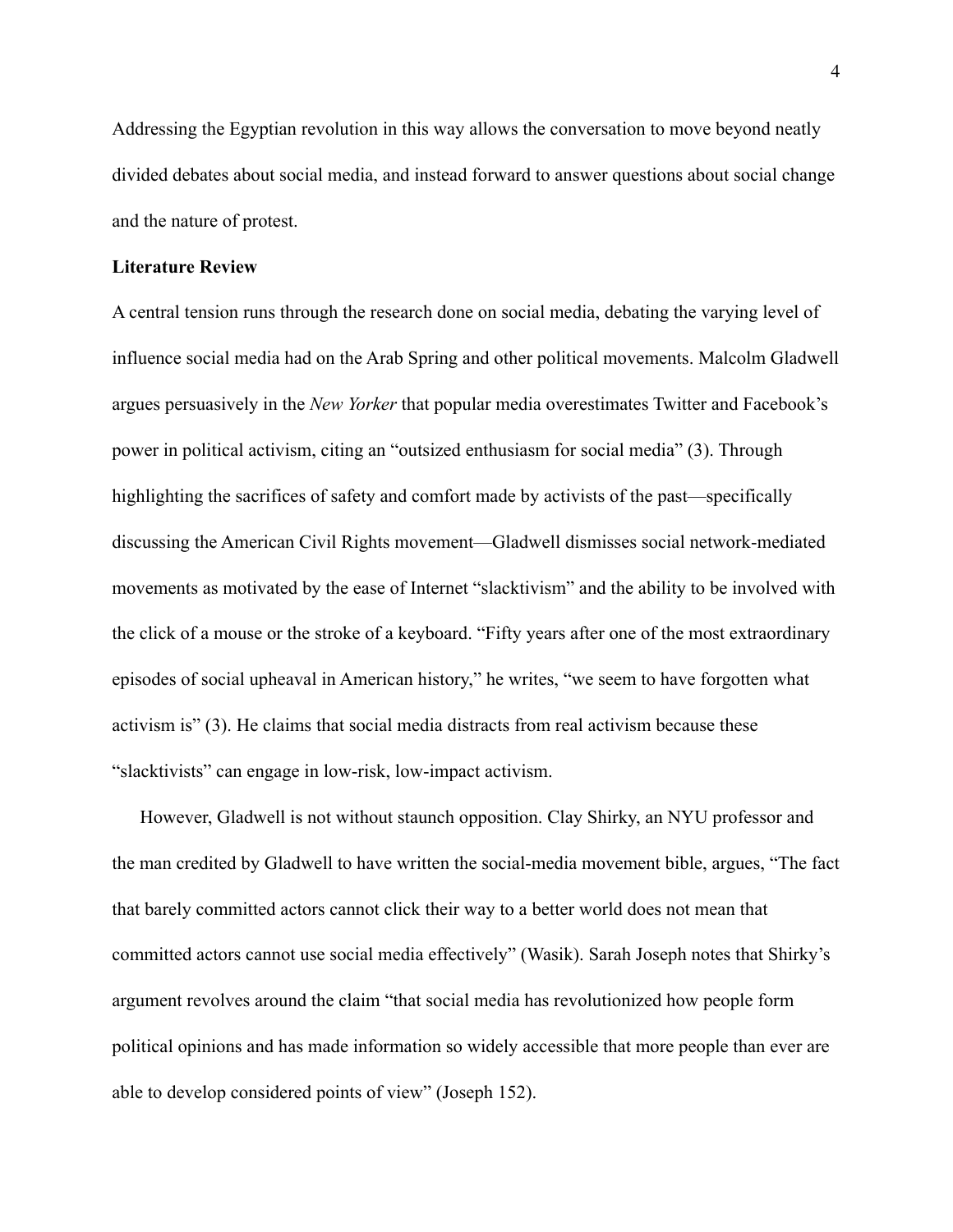Several theorists have sought to find a middle ground between "digital evangelists" like Shirky and "techno-realists" like Gladwell (Comunella et al 453). Comunella and Anzera postulate that the conversation has revolved too much around these dichotic oppositions, and has become a discussion akin to the early days of the Internet when utopians and dystopians debated and found little common ground. They further argue that the fields of internet studies and international relations need to come together as interdisciplinary forces in any analysis of the Arab Spring (454).

Like Comunello and Anzera, Hofheinz argues that without further research and the application of alternate theoretical lenses, cyber-skeptics and cyber-utopians will continue to argue, each with equally legitimate points (1422). Similarly, Fuchs refers to Cohen's book from 1972, saying that Cohen "shows how public discourse tends to blame the media and popular culture for triggering, causing or stimulating violence" (385). Fuchs goes on to characterize both "cyber-utopianism" and "techno-pessimism" as opposite forms of "technological determinism," noting that neither of these two extremes answer critical questions about the nature of unrest and revolutions (386). These discussions all attempt to move the conversation beyond focusing on the technologies alone and more on the nature of the revolution itself.

Popular media outlets are perhaps the most overt in claiming social media caused the Egyptian revolution, and by extension the Arab Spring. CNN's Amber Lyon called the Arab Spring protests "digitally-fueled revolutions" that "leveraged the technology of the Internet to call out injustices," hosting a series called "iRevolution: Online Warriors of the Arab Spring." Philip Howard claims in his book that social media was "consistently one of the most important sufficient and necessary conditions" in the Arab Spring, claiming that "none" of the "many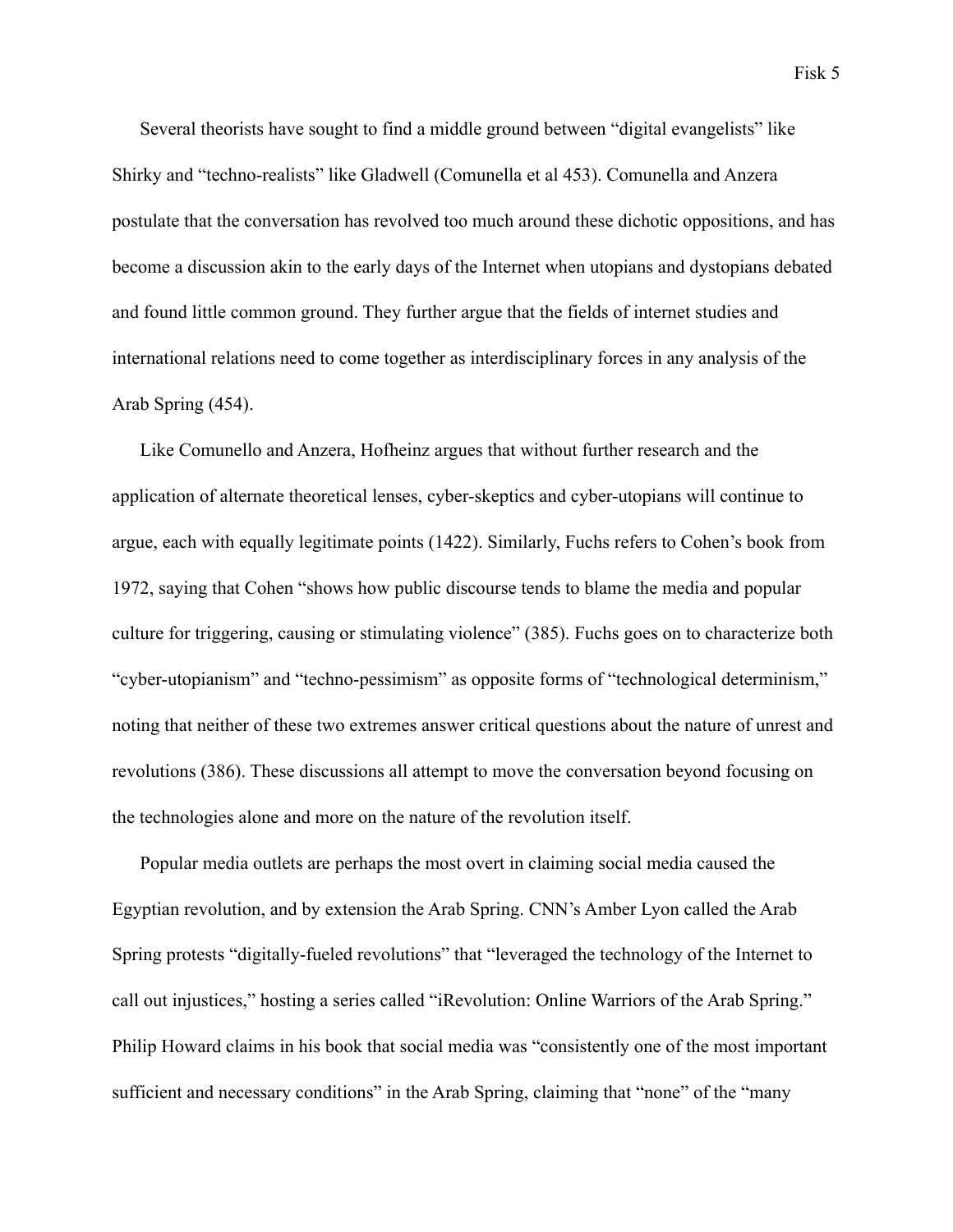tactics" besides social media worked to enact meaningful change in the Middle East (France-Presse). The barrage of nicknames for the Arab Spring and digital-media headlines during and after the Egyptian revolution added to a frenzy of excited conversation. This excitement may be due to a very Western love of technology.

Ultimately, attempts to characterize any social movement in terms only of the tools used by its participants are short-sighted. Political conditions must be seen as exigent, and citizen association must take place. Social media, like other communication technologies, can facilitate the creation of a networked public. I would argue that the low barriers to participation and the relative inability for governments to control social media can enhance these standard communication technology affordances.

#### **Political Background and Timeline**

Egypt has long been the center of Arab intellectualism, and a powerful political force for arbitrating peace and stability in the tumultuous Middle East. Historically, Egypt has ranked low in voice and accountability in world governance indicators, which calculate the sentiments on government quality provided by survey participants and expert analysts (Attia et al 370). In other words, citizens frequently reported feeling they had little ability to select their government officials, and had low freedom of speech, association, and assembly. Simultaneously, Egyptian citizens rank very high in uncertainty avoidance, showing that regulations and procedures in place foster an environment of high stability and conformity (Attia et al 370). This active avoidance of uncertainty, coupled with a populace discouraged from activism, could explain why President Hosni Mubarak remained in power for nearly 30 years ("Hosni Mubarak").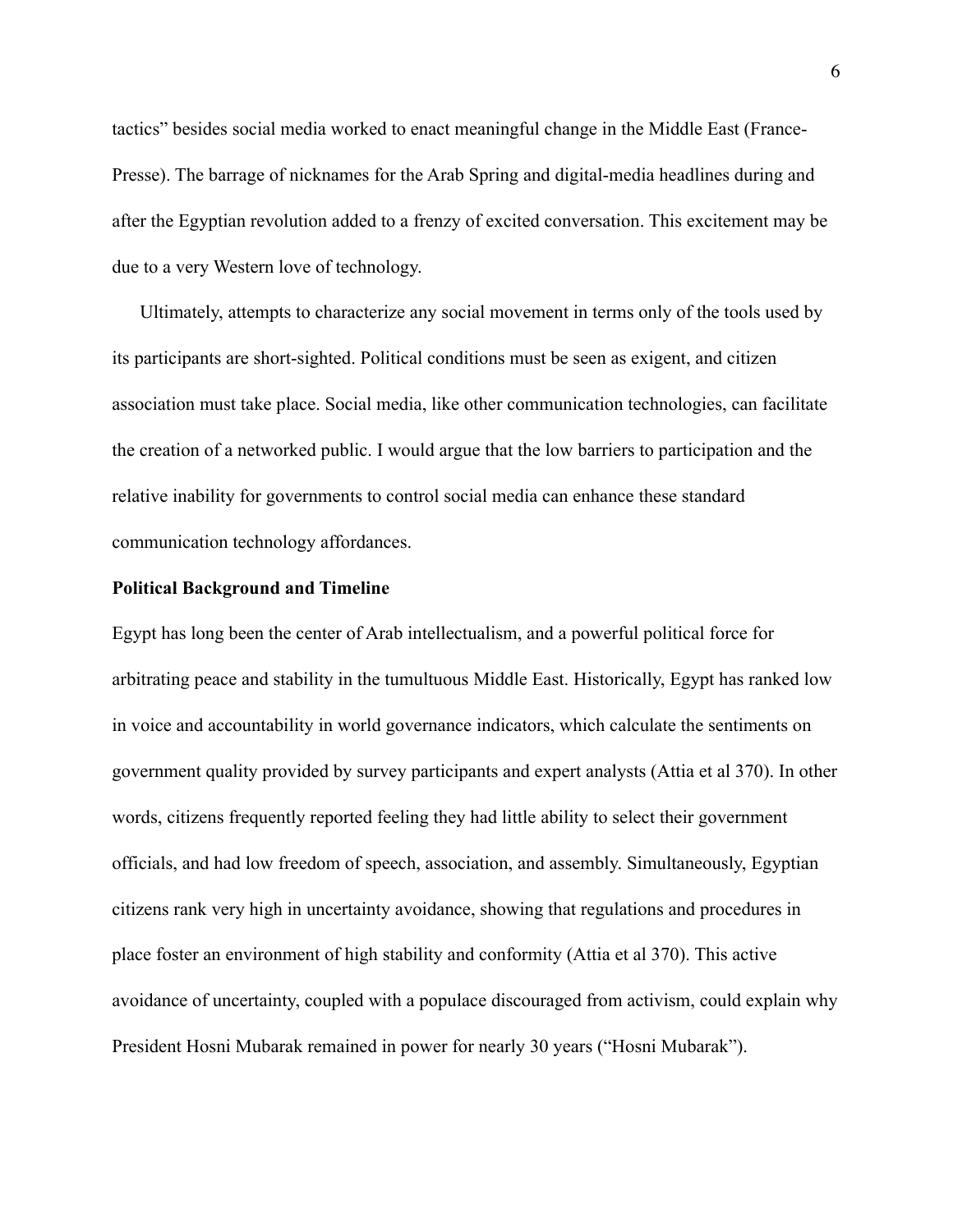However, a new political and social force has surfaced in recent years in Egypt: a younger population. Egypt's current median age is 24, and this demographic has established a flourishing tradition of political awareness and activism, organizing numerous wide-scale demonstrations and protests over the past decade. This increasingly outspoken demographic, combined with Egypt's suffering economy—including an unemployment rate of around 9.7% and rising cost of living—may have created a perfect environment for the Egyptian revolution (Attia et al 370). Social media usage among these urban youth is also reported to be high. Though Internet penetration in Egypt only reaches 30%, Cairo residents boast more than 64% Internet-connected households. 78% of the around 5 million Facebook users in Egypt are aged 15-29, suggesting that social media is the tool of choice for urban youth (Lim 235).

In early 2011, the unique political environment of the Middle East served as the stage for an equally unique wave of protests, some of which ended where they began. Others, like the Egyptian revolution, ended in a dramatic and rapid regime change. On January 14, 2011, the Tunisian Revolution found such success when the Tunisian president, Zine El Abidine Ben Ali, was forced to flee the country after only four weeks of massive protests and demonstrations. Activities in Tunisia were quickly associated with the emergence of the Arab Spring. From January 14-24, Twitter and Facebook were reportedly flooded with calls for similar demonstrations to be held in Egypt. In fact, over 90,000 Facebook users confirmed their participation in a large-scale protest slated for January 25 in Cairo (Attia et al 370).

The following timeline incorporates different sources of data to provide major events, Twitter trends, and the results of events throughout the Egyptian revolution. Twitter provides unique insight into the trends of social networking during the Egyptian revolution. Twitter is a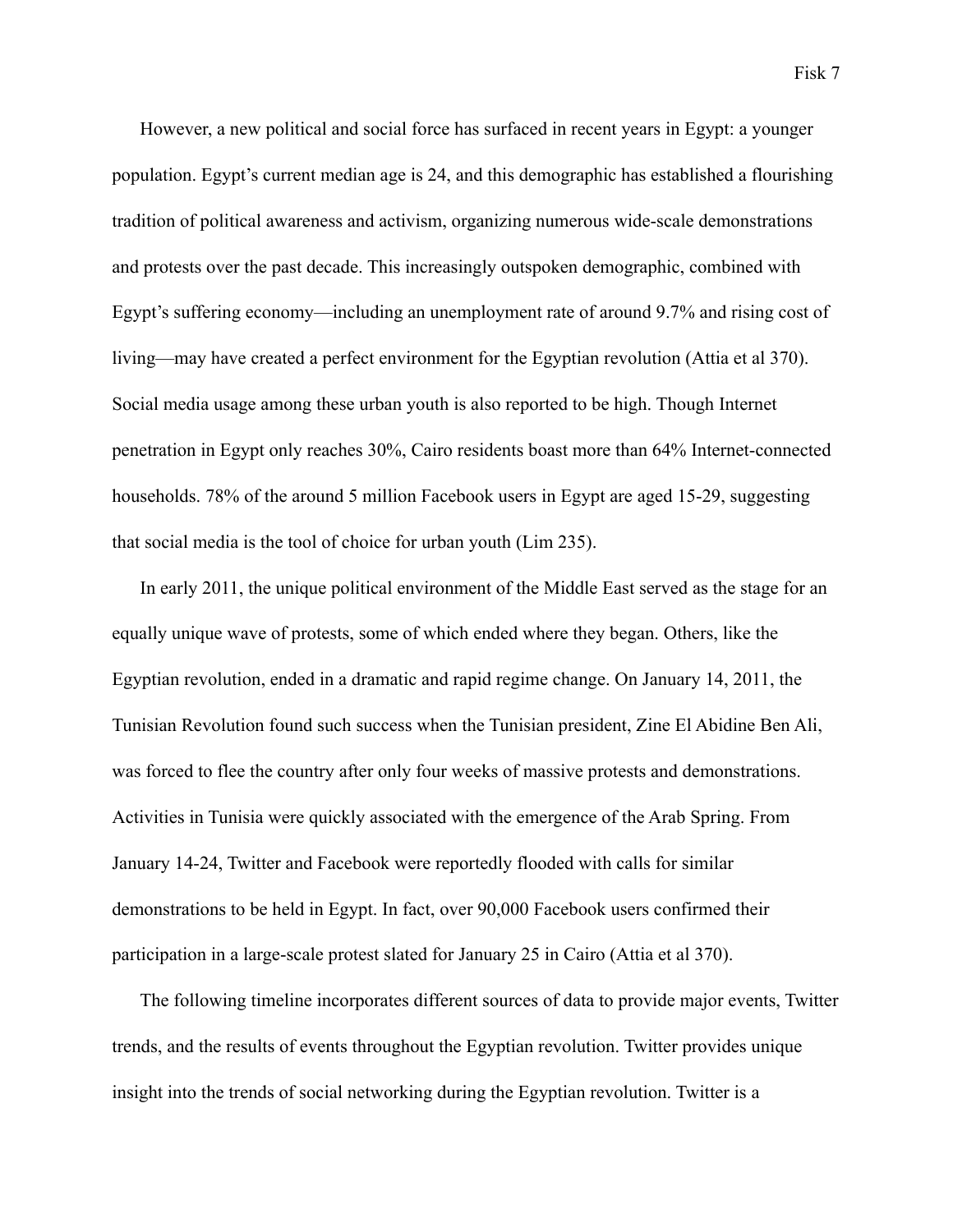microblog site that allows users to post or "Tweet" 140-character messages to followers, who then have the option of then "retweeting" to their own followers. This characteristic of Twitter is one reason why it may be valuable to activists, in that a message can be widely distributed in a relatively short amount of time. Twitter also highlights trends by identifying the most popular topics during a time period, categorized via hashtags ("About"). This trending characteristic was used by Northwestern University's *Pulse of the Tweeters* to aggregate Tweets during the time period surrounding the Egyptian revolution, illustrated in the following timeline.

The timeline also illustrates how enthusiasm for topics related to Egypt grew as the movement gained traction and momentum. Total Tweets reached their peak as the movement itself did. Over 20 million Egyptians involved themselves in the increasingly popular revolution, and Twitter responded with increased discussion and support. If nothing else, this data shows that Twitter was used extensively by both Egyptians and global users to discuss and support the movement.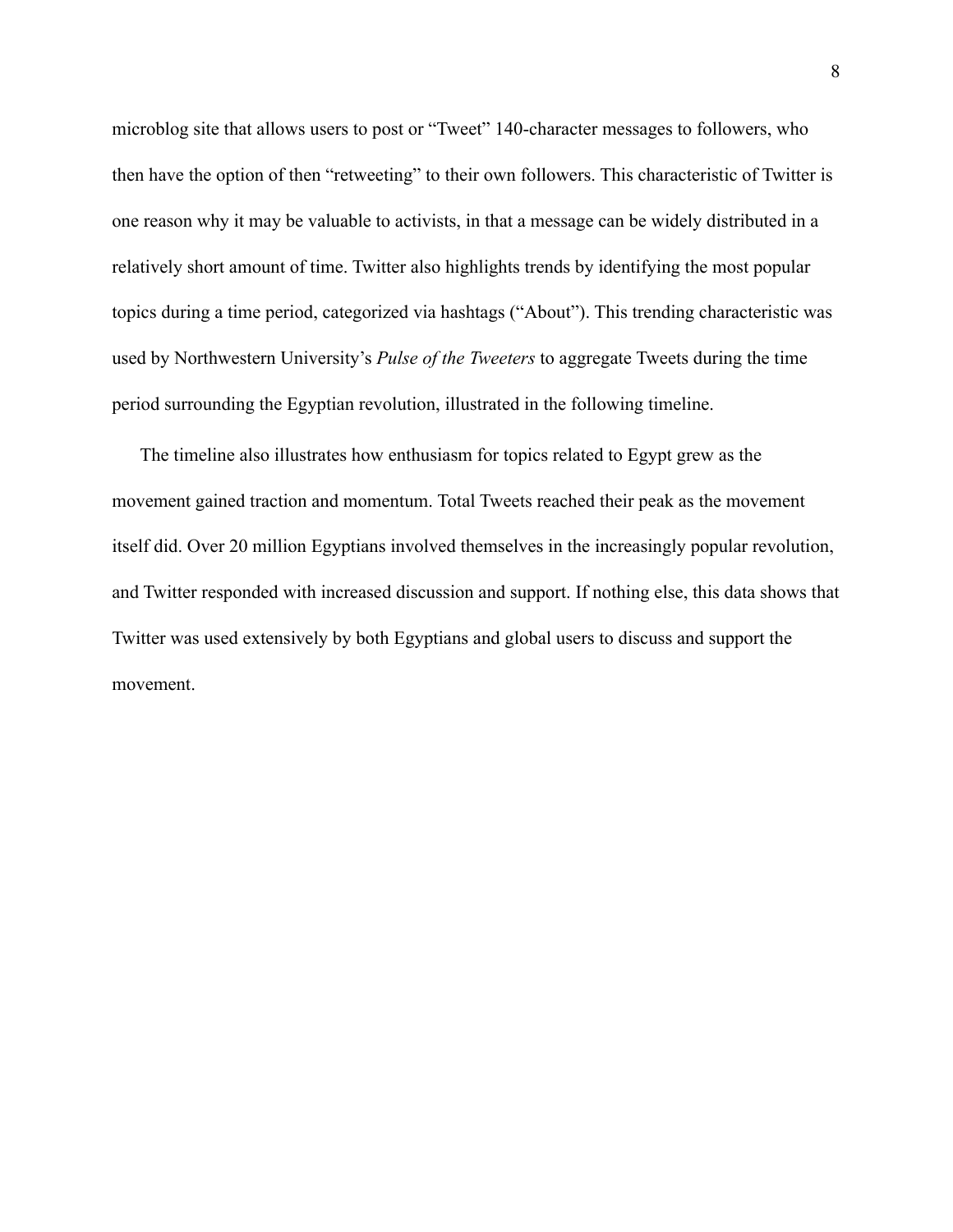| <b>Date</b> | <b>Major Event</b>                                                                         | <b>Number of Tweets</b>                              |                                                      | <b>Result</b>                                                                                                                                   |
|-------------|--------------------------------------------------------------------------------------------|------------------------------------------------------|------------------------------------------------------|-------------------------------------------------------------------------------------------------------------------------------------------------|
| Jan. 14     | Tunisian Revolution succeeds in<br>causing Tunisian President to flee<br>country           | No Data                                              | No Data                                              | Calls in Egypt on<br>Twitter and Facebook<br>for similar protests                                                                               |
| Jan. 25     | "Day of Rage" protests in Cairo;<br>Egypt-related topics begin trending<br>on Twitter      | <b>Topic</b>                                         | Number (cum.)                                        | Tens of thousands of<br>Egyptians protest across<br>the country; more<br>discussions on social<br>networks and calls for<br>more demonstrations |
|             |                                                                                            | cairo                                                | 6,992                                                |                                                                                                                                                 |
|             |                                                                                            | egypt                                                | N/T                                                  |                                                                                                                                                 |
|             |                                                                                            | hosni_mubarak                                        | N/T                                                  |                                                                                                                                                 |
|             |                                                                                            | tahrir                                               | N/T                                                  |                                                                                                                                                 |
| Jan. 27     | Egyptian government begins<br>limiting access to Internet                                  | cairo                                                | $\ensuremath{\text{N}}\xspace/\ensuremath{\text{T}}$ | Adverse affects for the<br>Egyptian government,<br>in that the protests<br>became larger and more<br>fervent in response to<br>losing freedoms  |
|             |                                                                                            | egypt                                                | 9,395                                                |                                                                                                                                                 |
|             |                                                                                            | hosni_mubarak                                        | N/T                                                  |                                                                                                                                                 |
|             |                                                                                            | tahrir                                               | 3,053                                                |                                                                                                                                                 |
| Jan. 29     | Mubarak dissolves his cabinet,<br>appoints Omar Suleiman as Vice<br>President              | cairo                                                | 90,901                                               | Mubarak announces he<br>will stay in office only<br>until September, some<br>sympathy from citizens                                             |
|             |                                                                                            | egypt                                                | 334,612                                              |                                                                                                                                                 |
|             |                                                                                            | hosni_mubarak                                        | 5,759                                                |                                                                                                                                                 |
|             |                                                                                            | tahrir                                               | 6,929                                                |                                                                                                                                                 |
| Feb. 2      | Also known as Bloody Wednesday,<br>Egyptian government ends limiting<br>access to Internet | cairo                                                | 122,575                                              | Demonstrations<br>intensify in response to<br>brutal beatings of<br>protestors by<br>government; 4-5<br>million people now<br>protesting        |
|             |                                                                                            | egypt                                                | 418,955                                              |                                                                                                                                                 |
|             |                                                                                            | hosni mubarak                                        | 5,759                                                |                                                                                                                                                 |
|             |                                                                                            | tahrir                                               | 90,616                                               |                                                                                                                                                 |
| Feb. 6      | Egypt topics cease trending on<br>Twitter; Mubarak resigns Feb. 11                         | cairo                                                | 152,463                                              | Revolution has grown<br>to include 20 million<br>people                                                                                         |
|             |                                                                                            | egypt                                                | 418,955                                              |                                                                                                                                                 |
|             |                                                                                            | hosni_mubarak                                        | 12,719                                               |                                                                                                                                                 |
|             |                                                                                            | tahrir                                               | 146,439                                              |                                                                                                                                                 |
| Feb. 11     | Mubarak resigns                                                                            | $\ensuremath{\text{N}}\xspace/\ensuremath{\text{T}}$ | $\ensuremath{\text{N}}\xspace/\ensuremath{\text{T}}$ | Major objective of<br>revolution achieved                                                                                                       |

Table 1. N/T stands for "Not Trending," indicating that the topic was not trending at the time; No Data indicates that Pulse of the Tweeters did not record data for the given time periods. Adapted from Attia et al and Choudhary et al.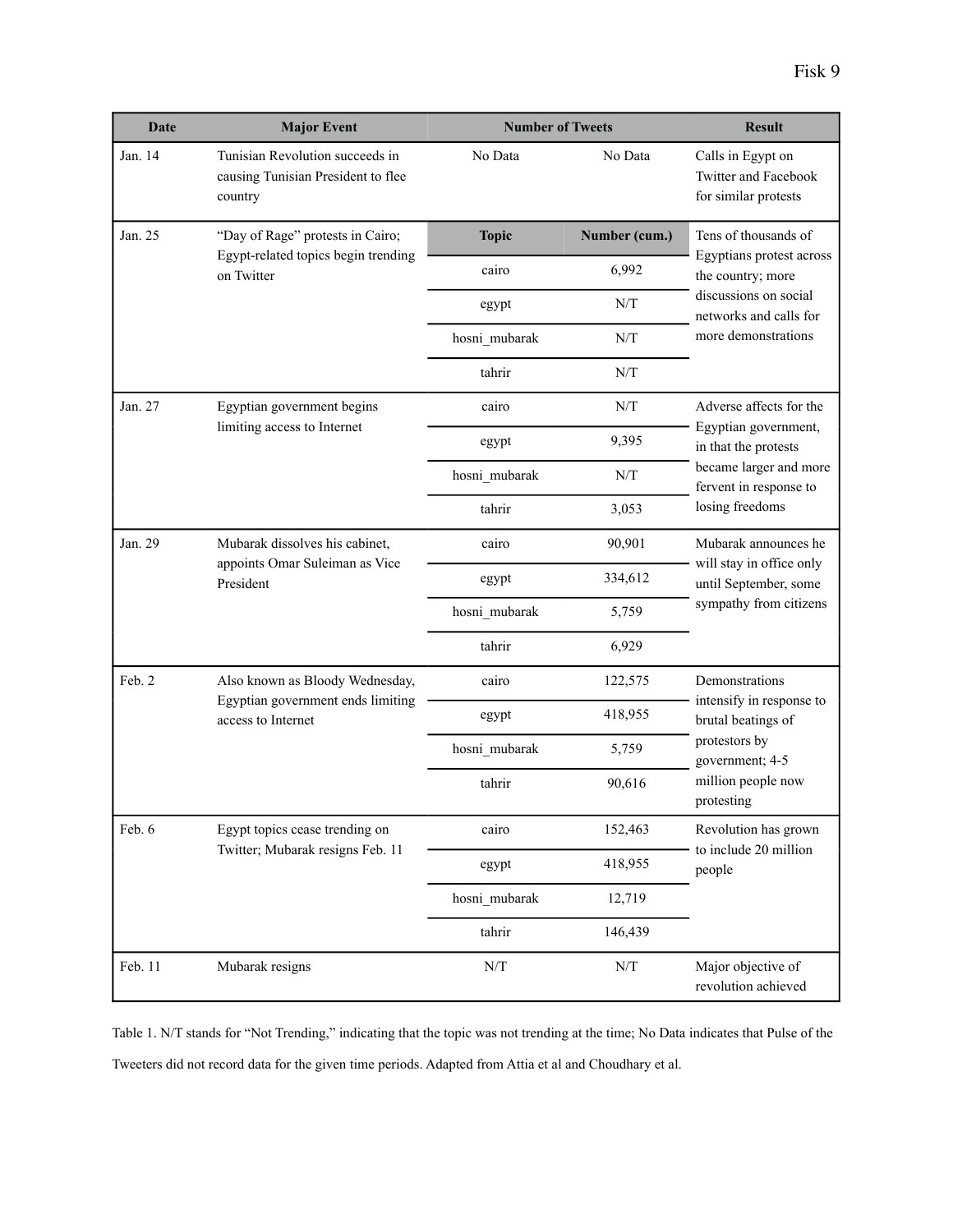As Table 1 suggests, actions taken by Egyptian citizens had dramatic effects and consequences for the existing regime and the public. This is strong evidence that the activists who took to the streets in Cairo were certainly committed actors, belying Gladwell's warnings against slacktivism, and the data suggests that they utilized social media heavily. However, how was social media used in Egypt, and did it play a pivotal role in the revolution's success and visibility? In working to avoid oversimplifying the conversation and swinging the conceptual pendulum toward "digital evangelism," the complex social and political factors also at play in the Egyptian revolution must be simultaneously considered in relation to social media.

### **Association: Circumventing Government Control**

In a much-cited study, sociologists Elihu Katz and Paul Lazarsfeld suggest that mass communication alone does not influence and build peoples' opinions. Ideas may be heard first via mass communication, but until they are echoed by friends, family, and colleagues, they do not resonate on an individual level (Shirky 6). This underscores the importance of social media's arguably most powerful affordance: *association*. Palczewski notes that discussions of cyberactivism have tended to cast the affordance of the Internet in terminology of mass dissemination of information. In other words, "People tend to focus not on its [the Internet's] interactive nature, but on its ability to transmit information" (Palczewski 162). Web 2.0 technology, although a powerful tool for mass communication, is also an often-undervalued participatory tool. Social media is inherently participatory—a built-in space for associating with peers. Rheingold describes this shift as

> ...not a 'few-to-many' medium like television, talk radio, newspapers or magazines, but a 'many-to-many' medium that gives large numbers of people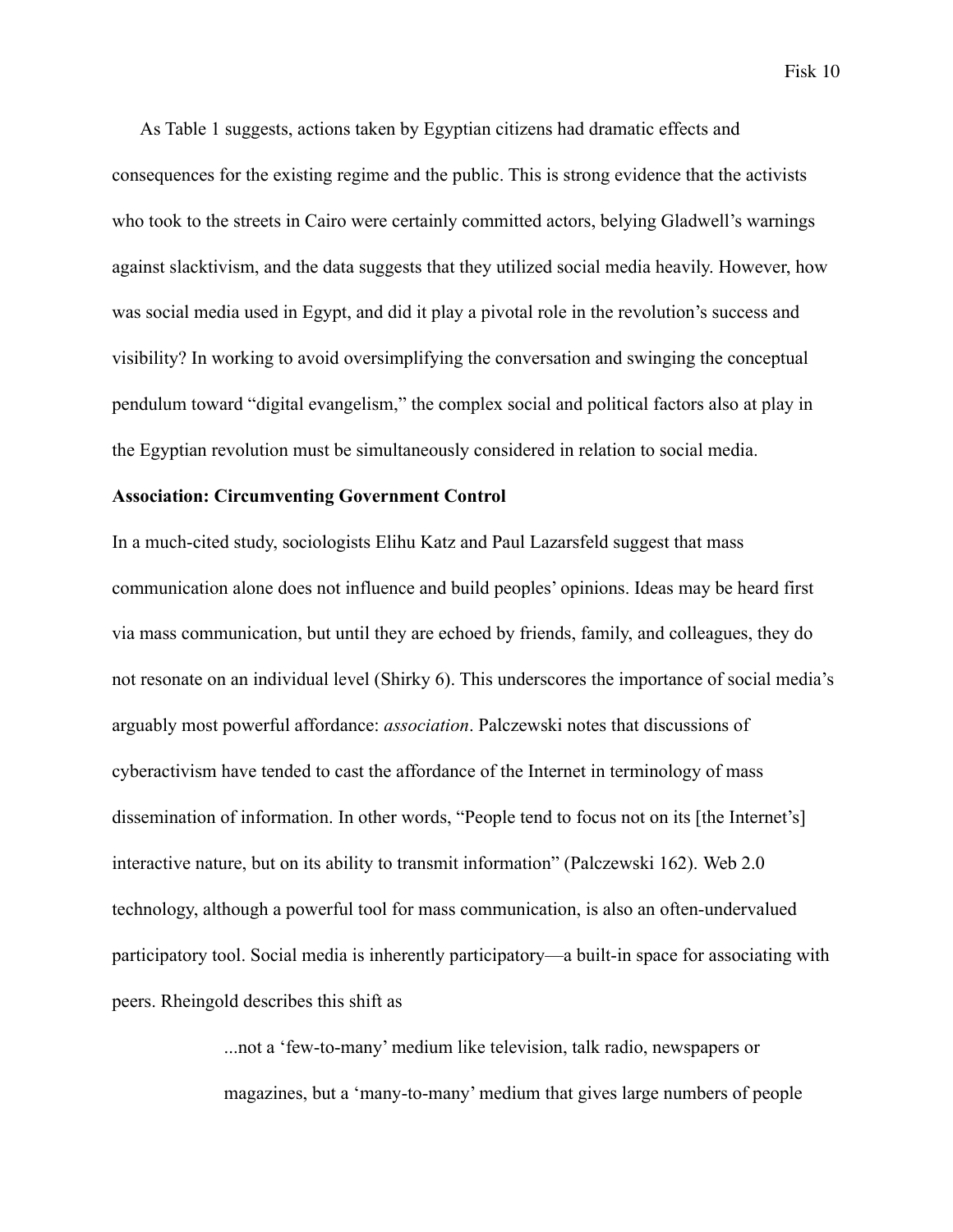access to large numbers of people. The power to persuade and educate—to influence people's beliefs and perceptions—is radically decentralized when people can communicate in this way: control is spread throughout the network (qtd in Palczewski 167).

In the past, this many-to-many influencing of opinions took place in either physical space or through slower and less prolific methods of communication. In a nation like Egypt, with historically low freedom of association, speech, and assembly, citizens could arguably be said to have limited understandings of what associating and coalition-building even entail. Although this association certainly took place in the past, social media created an avenue for instantaneous and wide-spread association, and in a medium that proved difficult for the Egyptian government to control or discourage.

In fact, when the Egyptian government attempted to censor internet usage, citizens previously uninvolved in protesting joined the revolution, outraged by the Internet shutdown in particular, leading to the opposite result intended by the government. Rather than quelling the protests, the government's action increased the movement's active participants. This further underscores social media's ability to increase citizens' association, as governments have a difficult time controlling these communication technologies. Physical association requires risk and must remain subversive, thus limiting the number of people who can be involved in defining and creating the movement. Virtual association, on the other hand, is far less dangerous, and can include the vast "many" in the meaning-making. Although individuals involved in Internetmediated protest may be tracked down by the government with significant effort, this kind of retribution is significantly less dangerous for most participants than, say, a mass arrest or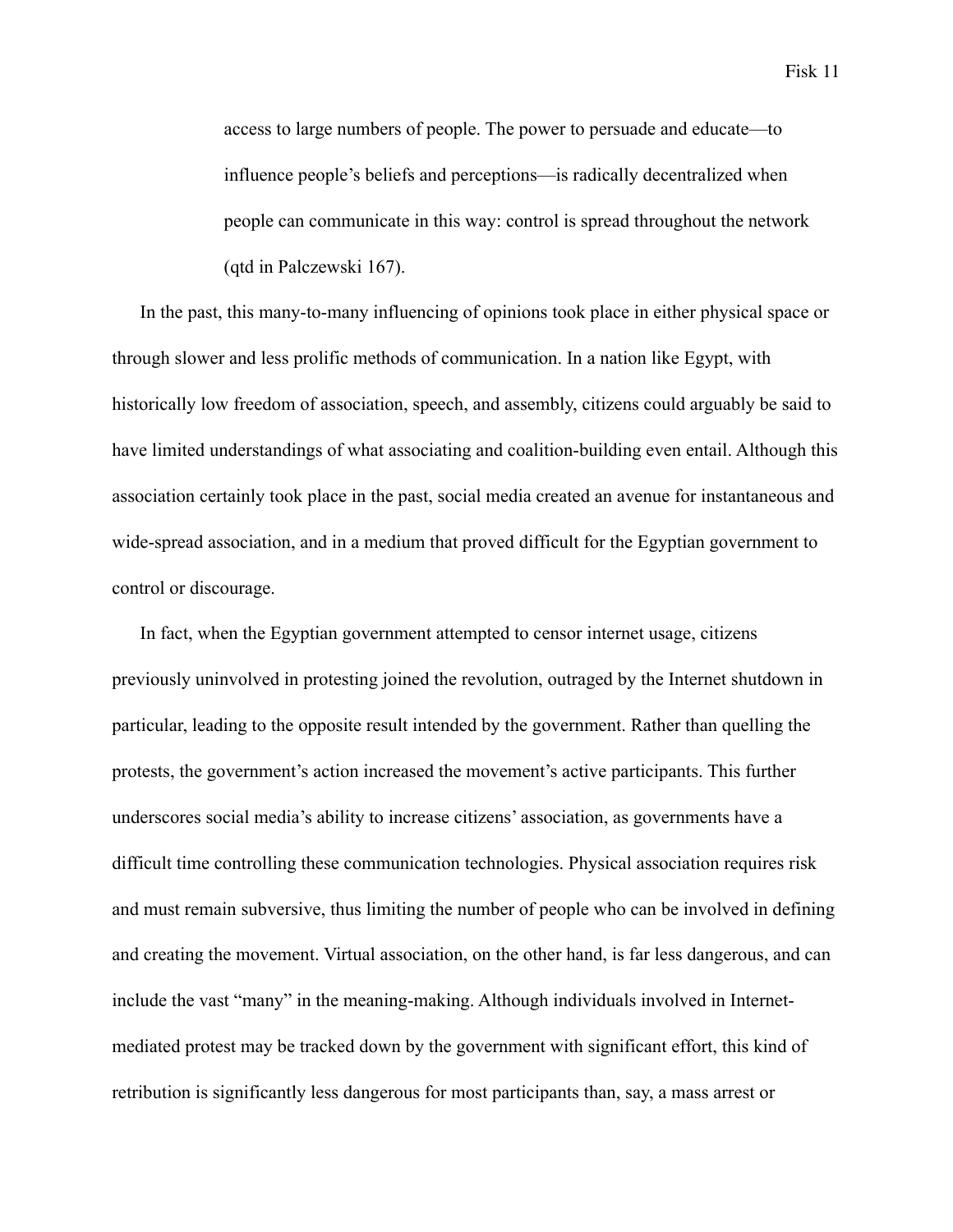Fisk 12

violence against a gathered group. In this way, the affordances which concern the "slacktivist" critics actually allow publics to stage very meaningful activism, by removing the difficulty and risks of physical association.

Many Egyptians involved in the revolution support this notion themselves. Mansour interviewed and surveyed revolution participants from a range of backgrounds to gauge their sentiments on the importance of social media, and his findings reveal that 100% of survey participants indicated that Facebook was "commonly used" by activists during the revolution, while 79% reported equal usage of Twitter. It seems that Egyptians felt that social media was a powerful tool for changing opinions and disseminating information, with 90% of participants citing "get[ting] opinions" as "very significant" in their social media use, the remaining 10% reporting this as "significant" (140). Young people in Egypt, using the communication tools they had at their disposal, built a networked public through sharing their opinions, and readied themselves to voice their demands as Mubarak's regime crumbled.

Social media's affordance of association in a situation where low freedom of association previously existed produced other effects as well. Mansour points out that social media usage allowed citizens to tell their stories to the world, and that they succeeded in "gaining the sympathy and support of the international community, particularly those which may have a strong influence on the existing regime, such as the USA and the European Union" (144). This suggests that association can be effective not only in building a strong civil society in an oppressed state, but also in helping build coalitions of understanding and compassion internationally. This also holds true in that the Arab Spring became a region-wide phenomenon, the impetus of which was facilitated through citizens' social media. Though supporters in the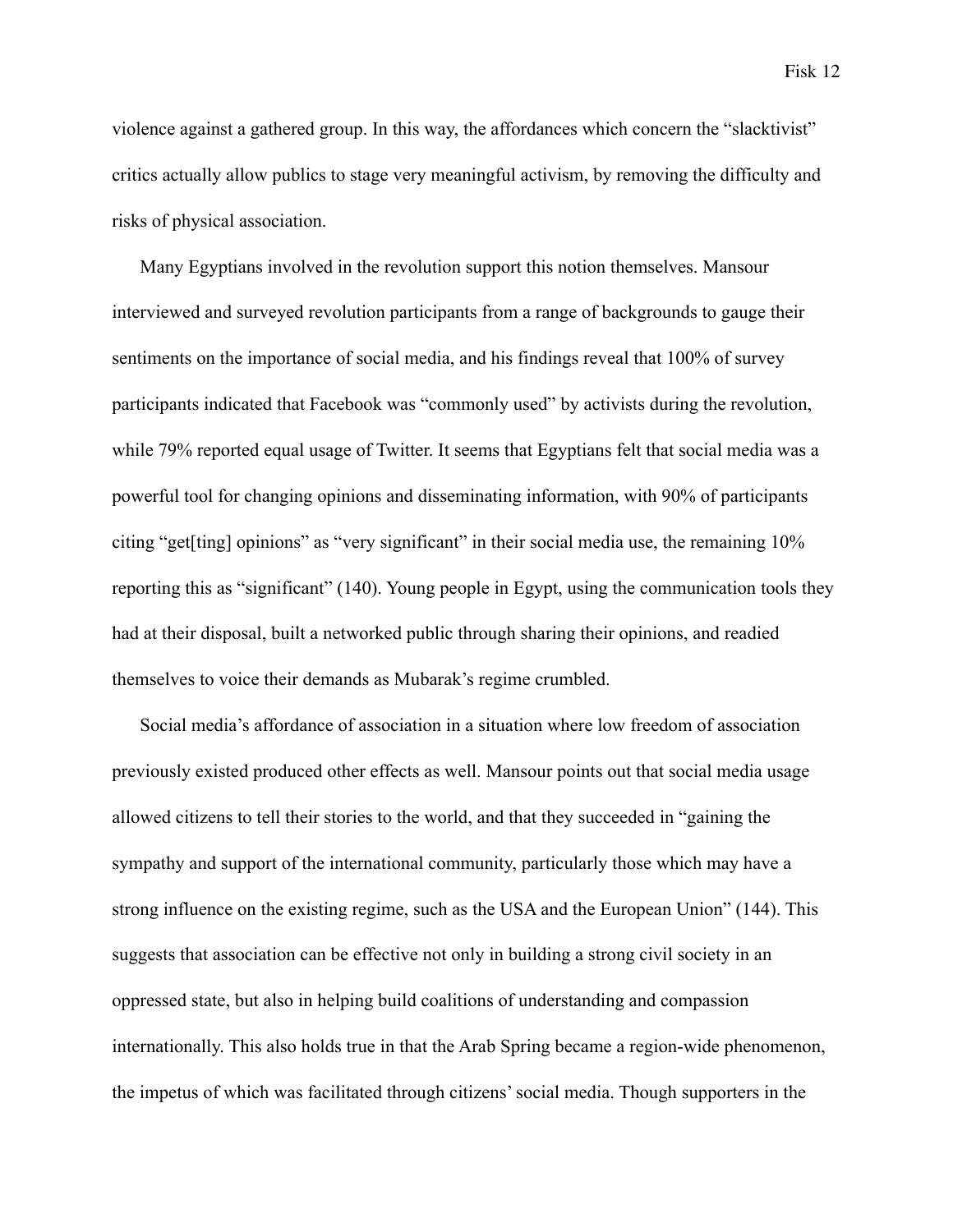United States and elsewhere were arguably involved in Gladwell's "slacktivism," portraying their enthusiasm for the Egyptian revolution without intent or ability to mobilize, they were able nonetheless to voice personal support in very real, instantaneous, and constant ways, adding to the momentum of the revolution and other movements throughout the Arab Spring.

# **Participatory Reporting: Storytelling from the Ground**

A second powerful affordance of social media revealed in the Arab Spring protests is *participatory reporting*, also referred to as citizen reporting. Participatory reporting includes citizens sharing their personal narratives and reporting on events they are personally involved in, mixing their own commentary, emotions, and perspective into the news feed. Participatory reporting is certainly related to the previously discussed characteristic of association, but serves a unique contributory role in social movements. Participatory reporting serves a more direct role in influencing how networked publics make sense of resistance, since the language used by activists themselves helps define the movement in their own terms.

One characteristic of participatory reporting is that it provides an immediate and constant collection of news. Papachrissi and de Fatima Oliveira analyzed news feeds on Twitter by tracking, cataloging and dissecting #egypt, saying that,

> #Egypt is characterized by mounting, emotive anticipation, expressed through posts that are shared to inform, but also frequently simply for the sake of opinion, expression, and release. These constant and repetitive streams of updates sustain a lively stream of news that is always on, and thus mediates a networked movement that never sleeps (276).

This constant stream of news and information helped keep Egyptian protestors connected.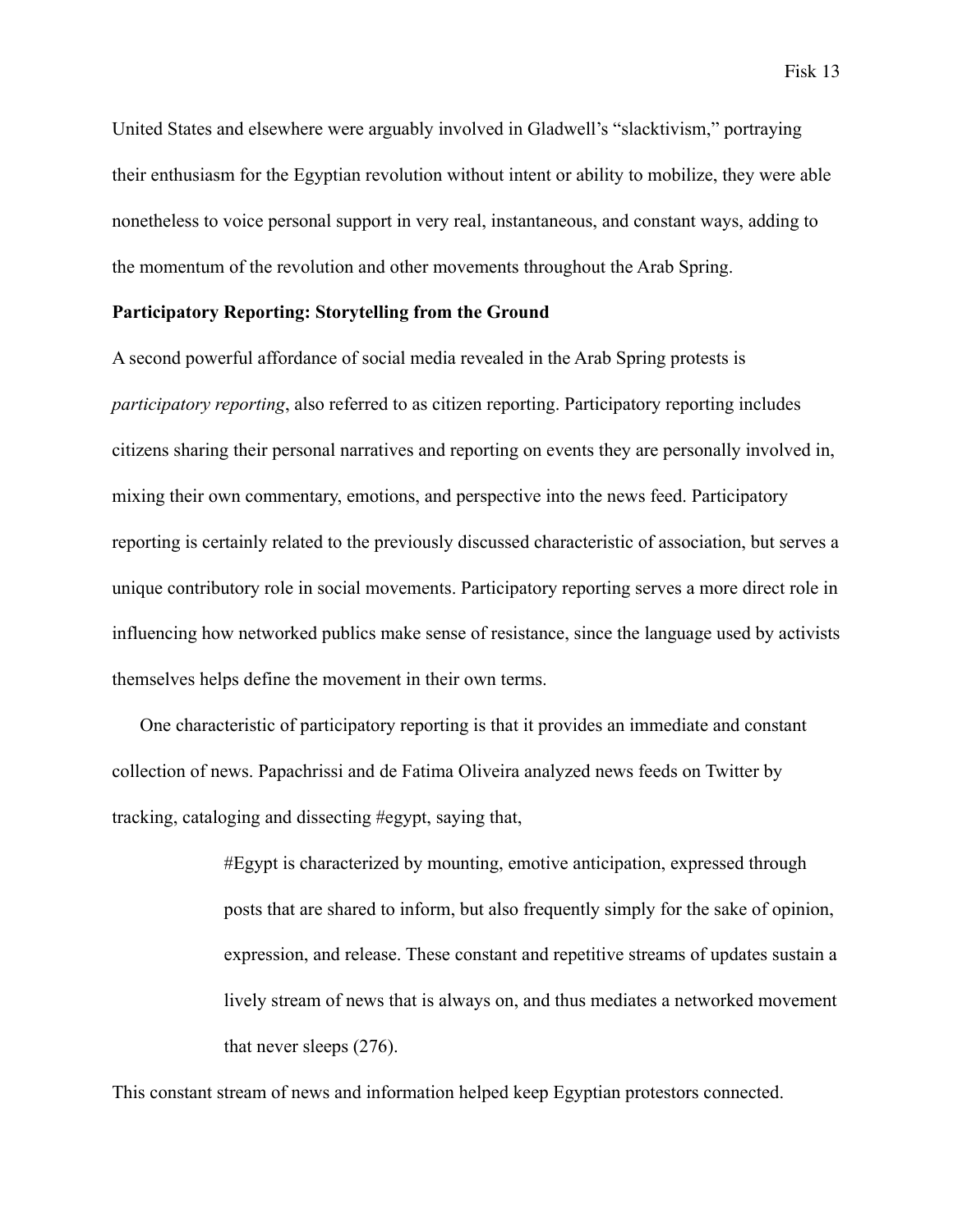Papachrissi and de Fatima Oliveira go on to suggest that the constancy and the emotive language of the updates "drummed up the heartbeat" of the Egyptian revolution (274). "As individuals constantly tweeted and retweeted observations, events instantly turned into stories" (274). Tweets such as "Its time to come back NOW and join your fellow brothers and sisters," and "#Libya and #Egypt one hand together ..#Revolution until victory against all dictators" demonstrate how emotion and solidarity were clearly expressed in citizens' reporting on the events in their own back yard (qtd. in Papachrissi and de Fatima Oliveira 276). Twitter commentary provided by citizens involved helped define the Egyptian revolution, and it could be argued that this participant-given definition of "revolution" helped spur the movement forward from protest to regime change. Papachrissi and de Fatima Oliveira write, "The centrality of [the word] 'revolution,' compared to the presence but peripheral position of 'protest' suggests an anticipatory tendency to affirm this movement as revolutionary, and thus distinguish it from protests that might connect publics but not result in decisive breaks with past hierarchies of governance" (275). The protestors themselves defined the movement, rather than allowing outside influences or the government to impose their own definitions on the revolution.

This isn't the first time that participatory reporting has helped a movement gain traction in Egypt. The "We are all Khaled Said" movement in June 2010 was a widely-publicized social networking mediated protest in Egypt. The Facebook group "We are all Khaled Said" was created by cyberactivist Wael Ghonim in response to the brutal beating and subsequent death of Khaled Said, a 28-year-old Egyptian (Crovitz). Police allegedly beat Said because he was involved in dealing drugs, and reported that his death was drug-related. Papachrissi and de Fatima Oliveira note, "In regimes where or during times when media are controlled, inaccessible,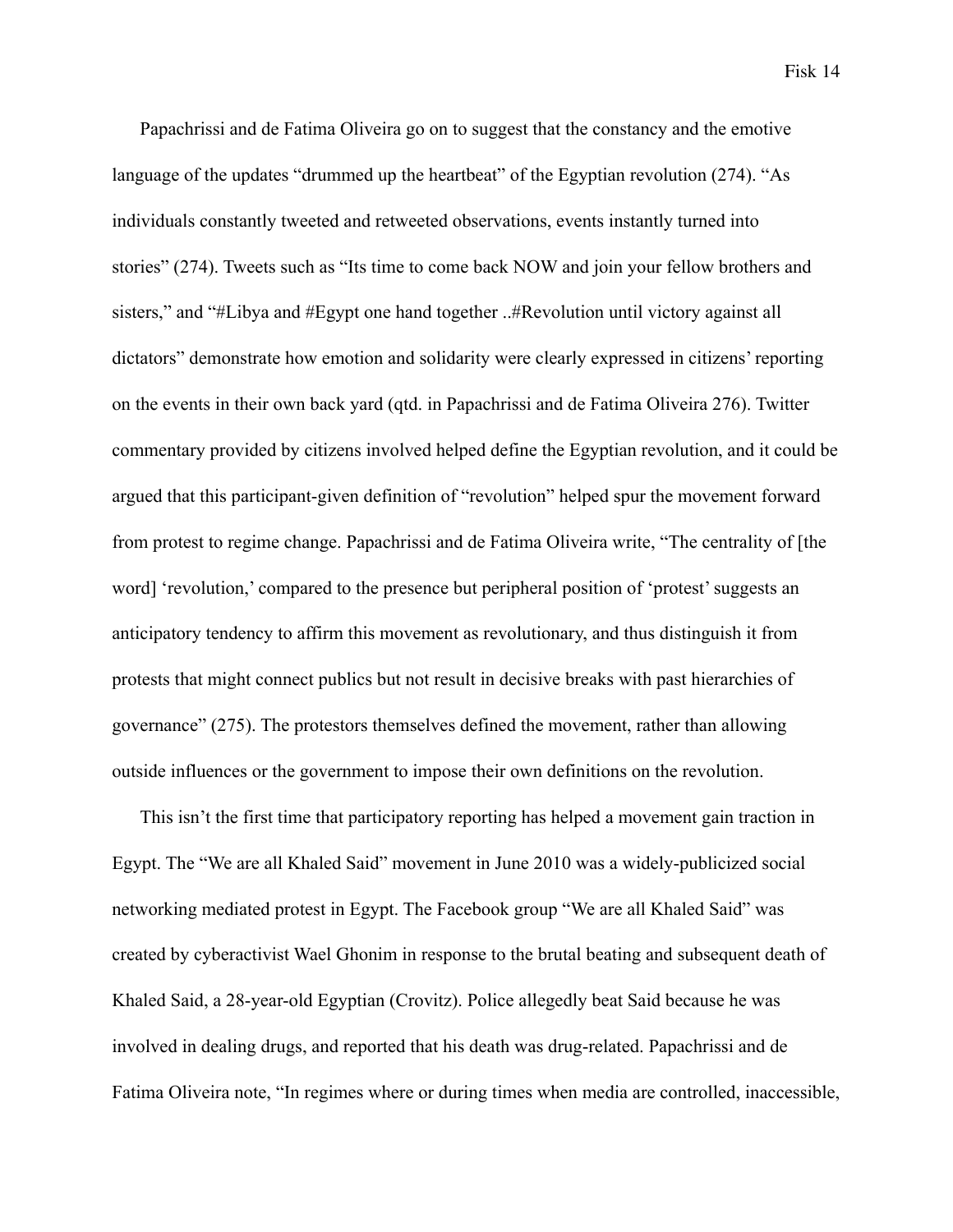or not trusted, platforms like Twitter permit individuals to bypass traditional gatekeepers and contribute directly to the news process" (269). This is exactly what citizens did in response to the official story of Said's death—Internet sources responded with intense distrust immediately, with multiple sources claiming that Said was killed because he possessed video footage of police officers distributing seized drugs amongst themselves. Graphic images of Said's injuries were shared across social media platforms, and the Facebook group helped organize five different silent protests which thousands of Egyptians then attended (Lim 241). Lim suggests that "this collective identity was characterized by a sense of shared victimization as well" (241).

Ghonim, a Google product and marketing manager for the Middle East and North Africa, is an excellent example of a highly committed actor who utilized social media as a tool. His story also exemplifies how virtual tools are able to circumvent government control. Though Ghonim created the Facebook page anonymously, he was still tracked down and held, blindfolded, for 10 days by the Egyptian authorities (Crovitz). He was undeterred by this, and when he was released, he continued his organizing role in the ensuing protests. Later, during the revolution, Google was pivotal in helping citizens continue to circumvent government control by creating Speak2Tweet, which Egyptians used to leave voice messages that were then converted to Tweets (Crovitz).

Participating in the refutation of the official report of Said's death built a sense of solidarity and martyrdom among users, as well as a sense of trust in something beyond the government, helping to build a strong networked public. This networked public was already formed and continued to gain momentum as the Egyptian revolution came to a peak in early 2011. Participatory reporting through social media platforms allowed citizens the opportunity to build

Fisk 15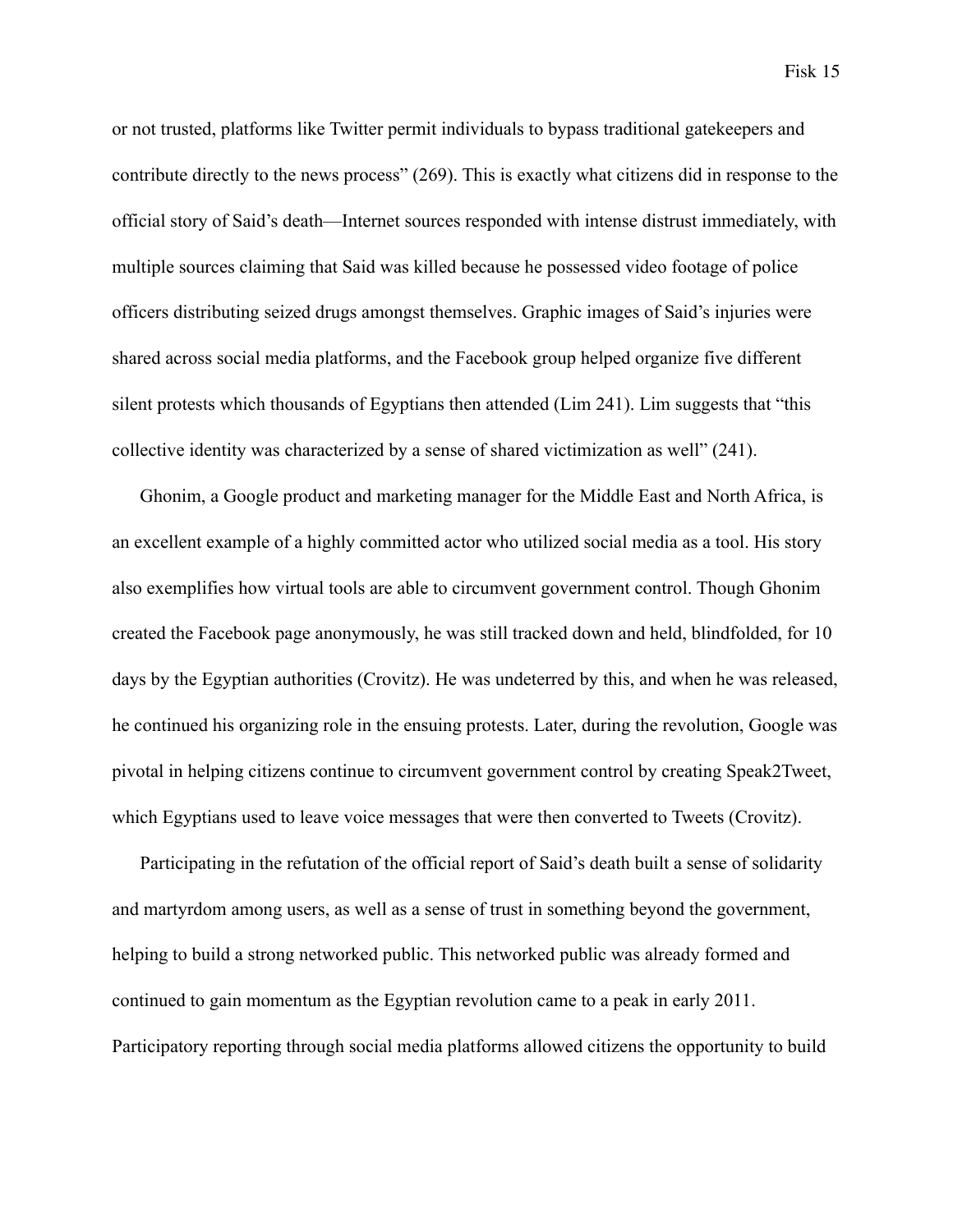strong ties and coalitions after Said's death, and allowed citizens to do the same during the Egyptian revolution.

# **Discussion**

Bill Wasik argues in *Wired*, "Technology becomes an important part of the story only if it's changing the nature of the events—and the nature of the social groups that are carrying them out." I would argue that both the nature of the events and social groups in Egypt were indeed changed in specific ways through social media. This is similar to other times in history when a change in the medium of communication altered the nature of the message—and who the sender and receivers were—by way of its affordances. Through the affordances of association and participatory reporting, the Egyptian revolution of 2011 was positively influenced and partly mediated by social media, just as other social changes in the past have been influenced by other communication technologies. The political and social environment in Egypt was certainly ripe for revolution, but it is crucial to note the role of social media in creating that readiness, and its further facilitation during the regime change.

Marshall McLuhan's reminder about medium is timely in analyzing the Arab Spring, and specifically the Egyptian revolution. He writes,

In a culture like ours, long accustomed to splitting and dividing all things as a means of control, it is sometimes a bit of a shock to be reminded that, in operational practical fact, the medium is the message. This is merely to say that the personal and social consequences of any medium—that is, of any extension of ourselves—result from the new scale that is introduced into our affairs by each extension of ourselves, or by any new technology (11).

Fisk 16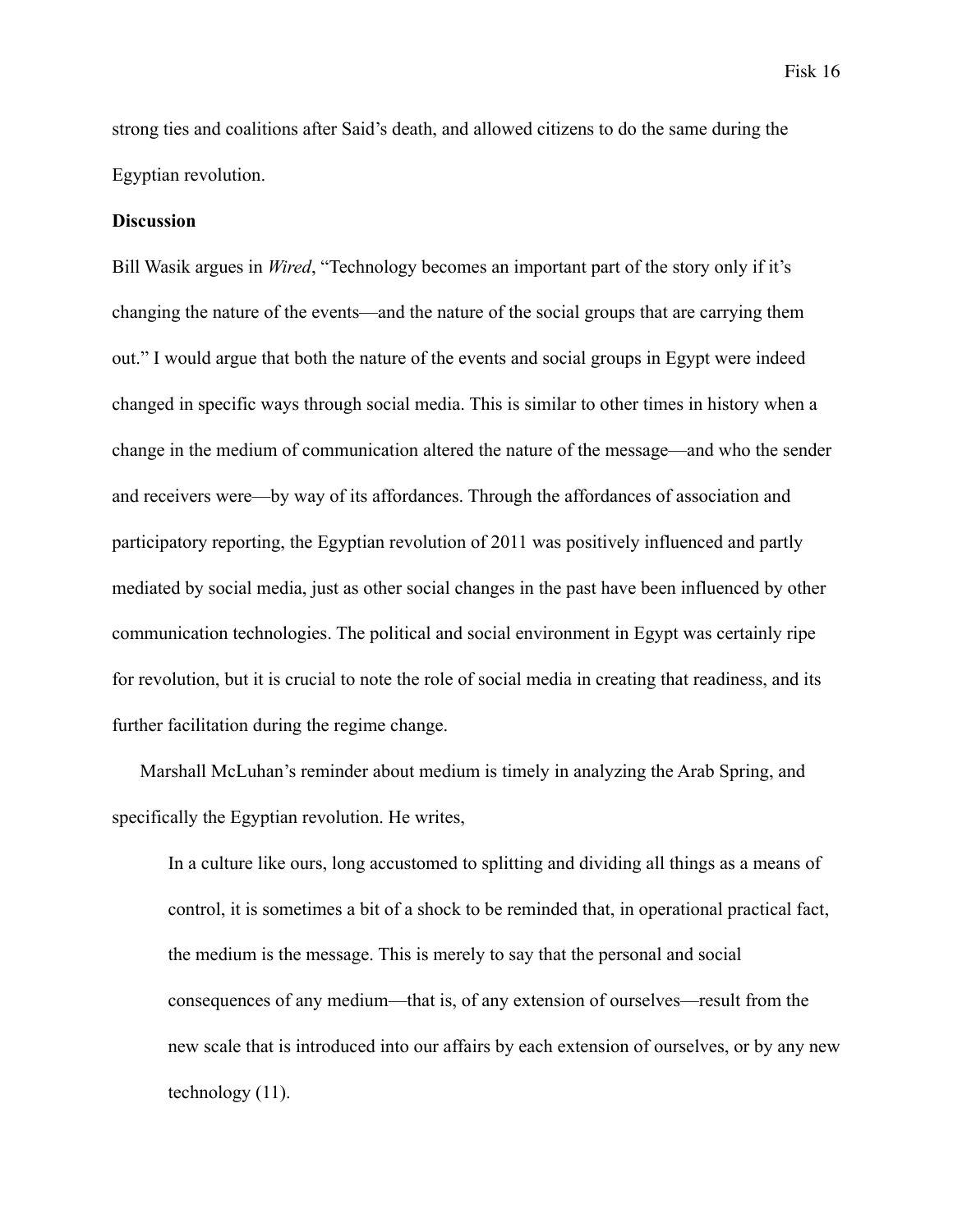The Egyptian revolution is a prime example of the inevitable "social consequences" of a new medium. Social media's involvement in modern protests represents a fundamental change in medium, and thus a change in the message. Social media's affordances of low barriers to access and participation led to association and participatory reporting, changing the message being sent, as well as who the senders and receivers of that message were.

Part of changing the medium of communication involved in defining, organizing, and mobilizing revolution requires changing *who* is involved in the conversation. Social media presents low barriers of access, enabling more individuals to join a movement; the required steps to create an account or a profile on most social media sites are relatively few. Social media sites are available prolifically through smart phones, a device now surpassing the personal computer in popularity. Social media connects individuals with similar interests, backgrounds, or in the same geographic location, and thus naturally connects like-minded activists. And although this new technology is much like the printing press and the radio and the television, it includes that instantaneous back-and-forth of conversation, allowing for "many-to-many" communication on a new level, requiring both its admirers and its critics to treat it as a unique medium of communication. Thus, as McLuhan suggests, we must also analyze its message in new ways.

# **Conclusion: Everything, and nothing, has changed**

Although it is unwise and hasty to assume that social media tools cause revolutions in situations unready for revolt, it is equally unwise to dismiss this media and analyze the events that transpired entirely apart from the tools used. Social media, as seen in the examples analyzed here, can help build a public sphere when regimes begin to crumble, and can serve to further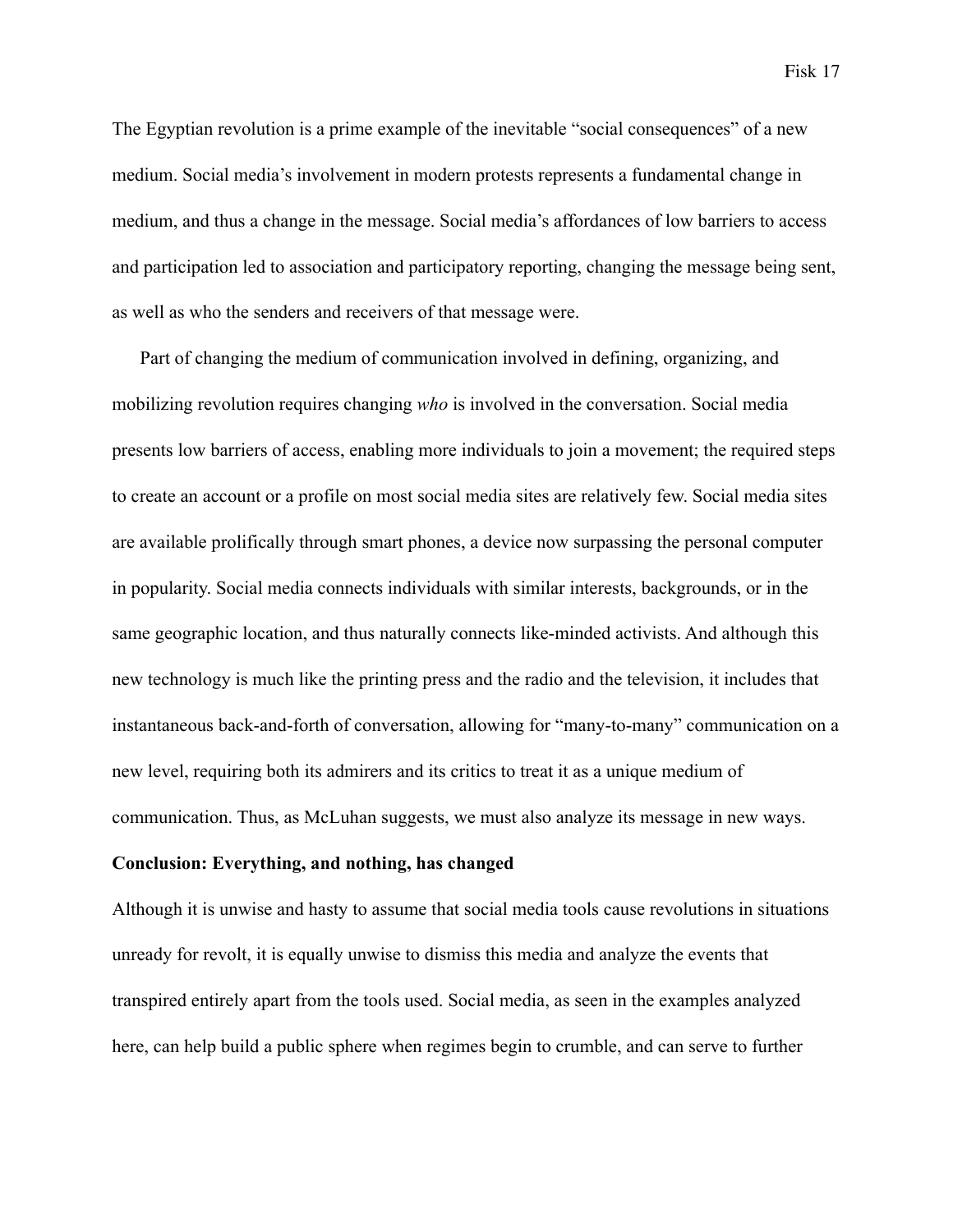cuases in the hands of both the involved public and an international audience. As Mansour, an Egyptian himself, puts it,

> In part through these [social media] platforms, Arab peoples are rewriting their own narratives, individually and collectively, and announcing their ability to peacefully foment change and demand universal rights. Arab youth appear to be taking the region in a new direction, enabled with the technologies they know best (22).

The events of the Arab Spring remind us of the power in the old traditions of protest, such as physical assembly (association), and participatory reporting. Although the traditions may be accomplished through the new tool of social media, they are nonetheless familiar and vital to the continuing existence of popular protest. Association allows for sharing and building of opinions, and participatory reporting allows protest participants to define their own movements in their terms. Social media has emerged as not only a new medium through which to communicate but simultaneously capable of producing new meanings and new messages altogether. While the Burkean idea of language creating meaning is not new, we now see another medium allowing for this sense-making to take place. The online sharing of language and notions through social media can bring previously unconnected individuals together under a collaboratively-created movement. Furthermore, social media can allow for lower physical risks than traditional association, as well as enable participants to collectively engage in protest by reporting their individual experiences to the world without the constraints of established government or media outlets. Such effects *are* new, and I argue that these effects are directly related to the shift in *both*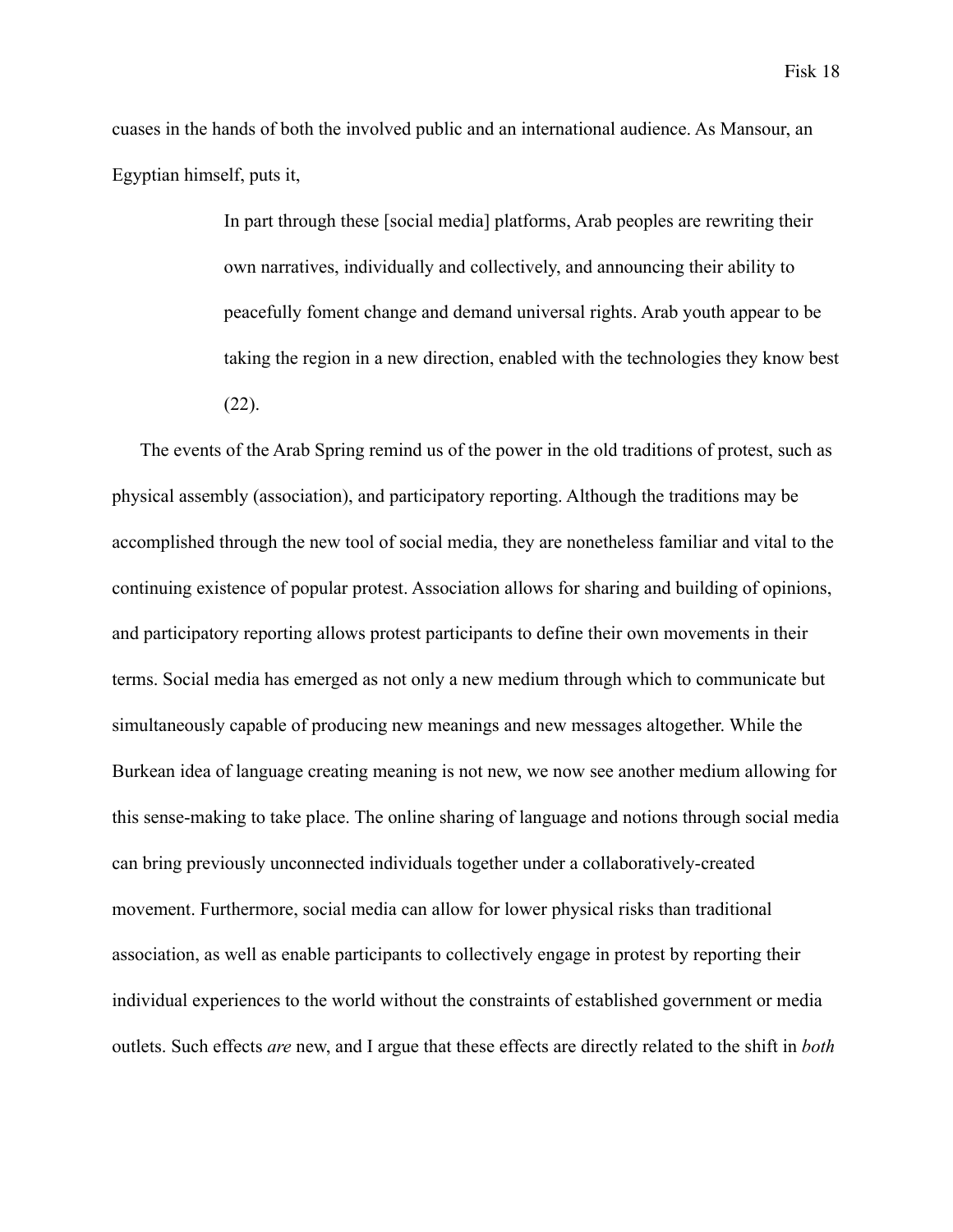the medium of communication used to network publics and the meaning of the resulting message.

Sifting through the events of the Egyptian revolution is an important and ongoing process, with significant implications for understanding social change, communication, and rhetoric. Scholars, activists, and citizens alike must have a seat at the table as we debate the recent history of protest. The back-and-forth debate of "utopians" and "dystopians" is no longer helpful; we now know through data, anecdotes, and recent events that social media is part of the everchanging landscape of social change. Our task now is to progress toward analyzing and understanding what we know. Scholars must continue work that attempts to understand how new media affects social change, and social media will be a part of this conversation for the foreseeable future. Activists need to understand the power and affordances of social media as they launch campaigns aimed at social change. The citizens of democracy need to understand social media, if for not other reason than to understand how democracy is changed by the unique affordances of social media, providing more individuals the opportunity to exercise their rights to free speech and assembly.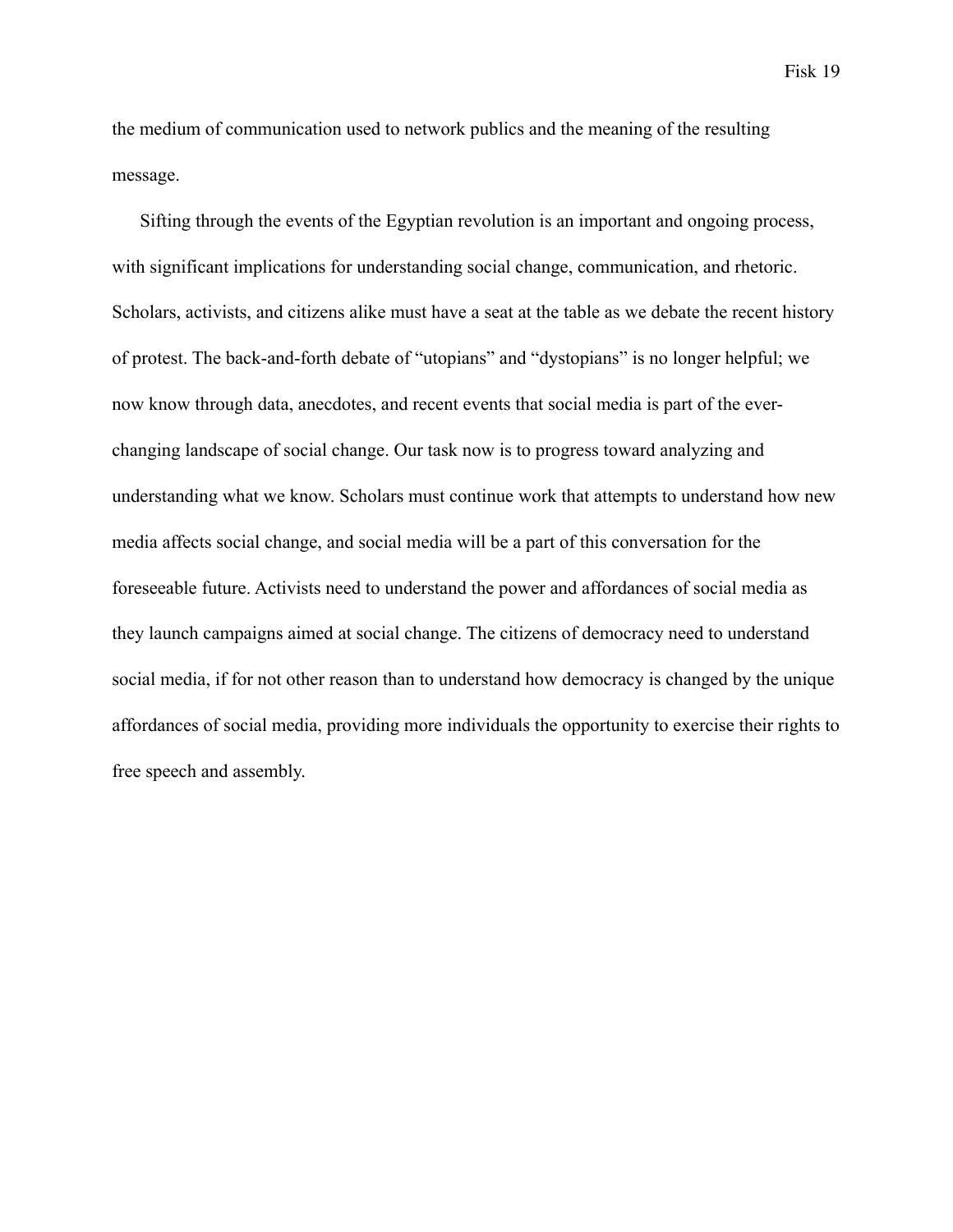# Works Cited

"About." *Pulse of the Tweeters: Making Twitter More Relevant*. Pulse of the Tweeters, n.d. Web. 22 November 2012.

"About Twitter." *Twitter*. Twitter, Inc., 2012. Web. 27 Nov. 2012.

- Asen, Robert and Daniel C. Brouwer, eds. *Counterpublics and the State*. Albany: State U of New York P, 2001. Print.
- Attia, Ashraf M., Nergis Aziz, Barry Friedman, and Mahdy F. Elhusseiny. "Commentary: The Impact of Social Networking Tools on Political Change in Egypt's 'Revolution 2.0.'"*Electronic Commerce Research and Applications* 10.4 (2011): 369-74. *ProQuest Central.* Web. 21 Nov. 2012.
- Choudhary, Alok, William Hendrix, Kathy Lee, Diana Palsetia, and Wei-Keng Liao. "Social Media Evolution of the Egyptian Revolution." *Association for Computing Machinery. Communications of the ACM* 55.5 (2012): 74. *ProQuest Central.* Web. 21 Nov. 2012.
- Comunello, Francesca, and Giuseppe Anzera. "Will the Revolution be Tweeted? A Conceptual Framework for Understanding the Social Media and the Arab Spring." *Islam & Christian Muslim Relations* 23.4 (2012): 453. *ProQuest Central.* Web. 21 Nov. 2012.
- Crovitz, L. Gordon. "Egypt's Revolution by Social Media: Facebook and Twitter Let the People Keep Ahead of the Regime." *Wall Street Journal Online*. Wall Street Journal, 14 Feb. 2011. Web. 4 Sept. 2013.
- France-Presse, Agence. "Debate Flares Over Impact of Social Media on Arab Spring and Other 'Revolutions.'" *RawStory.com.* Raw Story, 10 March 2013. Web. 4 Sept. 2013.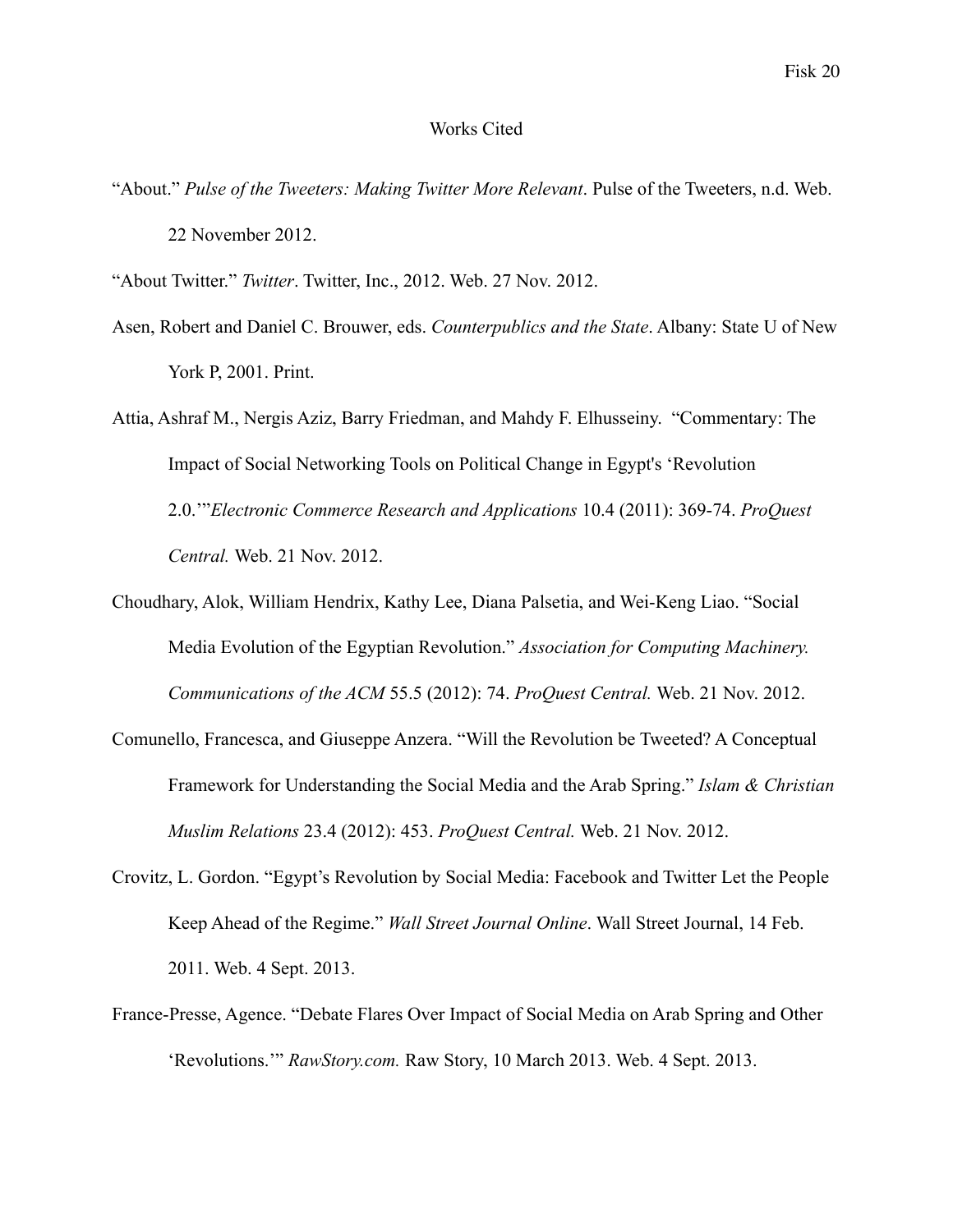- Fuchs, Christian. "Social Media, Riots, and Revolutions." *Capital & Class* 36.3 (2012): 383-391. Web. 4 Sept. 2013.
- Gladwell, Malcolm. "Small Change: Why the Revolution Will Not Be Tweeted." *The New Yorker*, 4 Oct. 2010. Web. 10 Oct. 2012.
- Hazran, Yusri. "The Arab Revolutions: A Preliminary Reading." *Middle East Policy* 19.3 (2012): 116-123. *Academic Search Premier*. Web. 12 Oct. 2012.
- Hofheinz, Albrecht. "Nextopia? Beyond Revolution 2.0." *International Journal of Communication* 5 (2011): 1417-1434. Web. 20 Nov. 2012.
- "Ḥosnī Mubārak." *Encyclopædia Britannica. Encyclopædia Britannica Online*. Encyclopædia Britannica Inc., 2012. Web. 10 Dec. 2012. 15 Nov. 2012.
- "iRevolution: Online Warriors of the Arab Spring." *CNN Press Room.* CNN, 16 June 2011. Web. 9 Dec. 2012.
- Joseph, Sarah. "Social Media, Political Change, And Human Rights." *Boston College International & Comparative Law Review* 35.1 (2012): 145-188. *Academic Search Premier.* Web. 4 Sept. 2013.
- Lim, Merlyna. "Clicks, Cabs, and Coffee Houses: Social Media and Oppositional Movements in Egypt, 2004-2011." *Journal of Communication* 62 (2012): 231-248. Web. 9 Dec. 2012.
- Mansour, Essam. "The Role of Social Networking Sites (SNSs) in the January 25th Revolution in Egypt." *Library Review* 61.2 (2012): 128-59. *ProQuest Central.* Web. 21 Nov. 2012.
- McLuhan, Marshall. *Understanding Media: The Extensions of Man.* London: Routledge, 1964. Print.